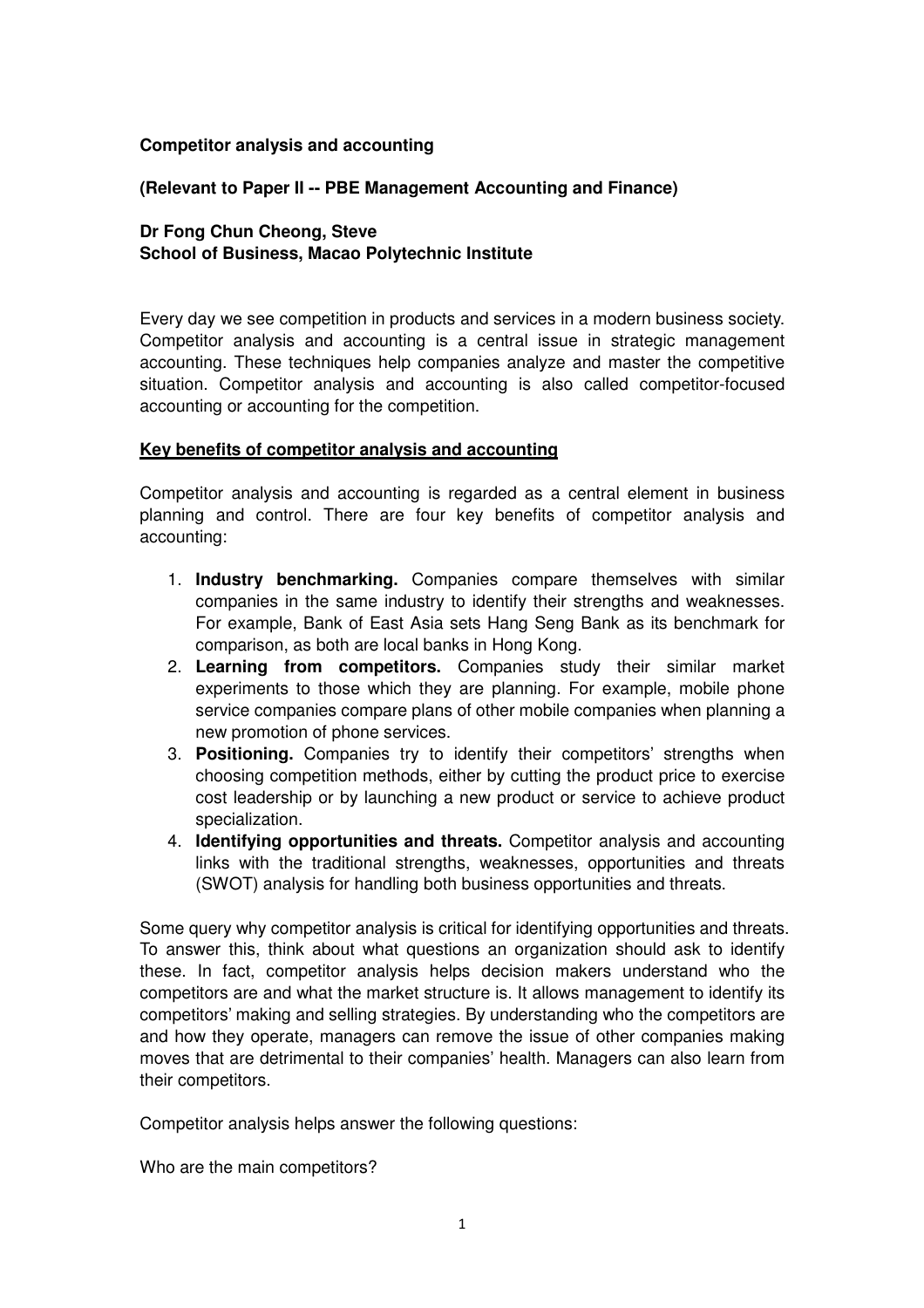What are the company's objectives? What are its strengths and weaknesses? How well is it doing? Can the company predict competitors' future moves?

Five basic steps help answer these questions:

- 1. Determine the customers and services of the company.
- 2. Identify current and potential competitors.
- 3. Gather basic information on each competitor.
- 4. Conduct in-depth research on each competitor.
- 5. Conduct a comparative analysis of competitors.

Product price and quality are the concerns in competition. The company should conduct competitor accounting alongside its competitor analysis to assess competitors' relative quality and price. The major concerns are:

- Compare the position of the business with that of its competitors with regard to quality and price.
- If the industry is mature, the basis of competition is frequently based on selling prices, as the product has become a well-understood commodity.
- Identify the key success factor to achieve a comparative cost advantage.

It is helpful for a company to conduct best-practice benchmarking, comparing its performance against that of the best competitor in the industry. This helps to increase company productivity growth. Subsequently, the company can break through to a higher standard of performance.

Value-chain analysis is also helpful. It helps a company understand where and how it adds value. It helps the company determine its own sources of competitive advantage, and it can then dissect strategically relevant activities so as to understand the sources of competitive advantage through cost leadership or product specialization.

Companies practicing competitor analysis and accounting should also carry out competitive position monitoring. Through this they analyze competitor positions within the industry by assessing and monitoring trends in competitor sales. In addition, companies should conduct industry profitability analysis. This provides them with a gauge for the nature and intensity of competition.

### **Five key forces affecting industry competition**

Companies should consider the five key forces that affect industry competition.

1. **Entry barriers.** How many companies are there in the same industry? How easy is it for a new company to enter the industry? Is there legislation which would permit entry of a new company? Is there sufficient demand for a new entrant? For instance, 7-11 and Circle K dominate the convenience shop industry in Hong Kong. They provide a 24-hour convenience-goods retail service, and make it difficult for others to enter the industry. Round-the-clock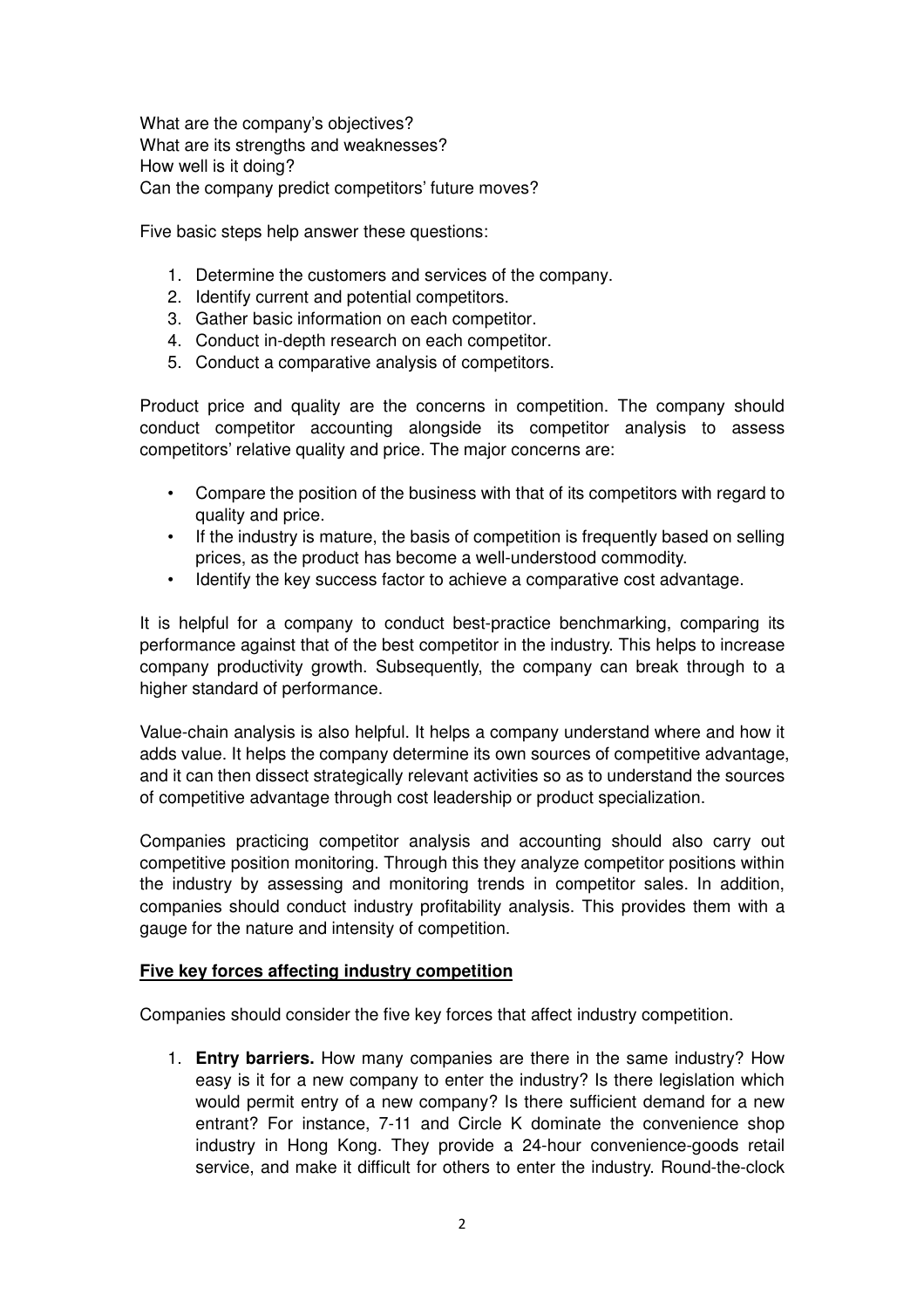retailing is essential to the competitive ability of these two convenience shop chains.

- 2. **Competitive rivalry.** How many competitors are there in the industry? How intense is competition in the industry? In Hong Kong, for example, there are three major supermarkets: PARKnSHOP, Wellcome and China Resource Vanguard. There are also some other higher or lower classes supermarkets of smaller size. However, if PARKnSHOP uses competitor analysis and accounting, it will only compare itself with Wellcome or China Resource Vanguard, and not the various smaller supermarkets, since these do not impose a direct threat on its operations.
- 3. **Substitute products.** What substitutes pose a threat to the company's profitability? Do other competitors offer a similar or alternative product? In recent years, young people prefer fast food to 'dim sum' food in Chinese restaurants. Chinese restaurants have clearly been replaced by fast food shops in both number and turnover.
- 4. **Supplier power.** How much bargaining power do suppliers possess? This will be determined by the number of suppliers in the industry, the other companies that they supply products to, and the individual company's relationship with its suppliers.
- 5. **Customer power.** How much bargaining power do customers possess? Do the customers determine what the business is? For instance, a high-class boutique in Causeway Bay is not very susceptible to the bargaining power of buyers but, on the other hand, an outlet shop in Sham Shui Po, as the profit margin from an outlet shop is lower than that of a high-class boutique.

### **Problems with competitor analysis**

In general, it is difficult to collect information on competitors. Companies are reluctant to share information and to quantify the direct financial benefits of competitor analysis. Companies that undertake competitor analysis will perform better than those which do not. Clearly, though, smaller companies cannot afford to conduct competitor analysis.

### **Management accountant's role in competitor analysis**

Management accountants perform three main roles in competitive analysis:

- (a) collecting, analyzing and comparing competitors' relative costs and investments;
- (b) assessing the quality of the information; and
- (c) predicting the future costs of competitors' products.

### **Competitor array**

One common and useful technique in analyzing the competitive position of companies is constructing a competitor array. The procedures are:

1. Define the industry, especially the scope and nature of the industry.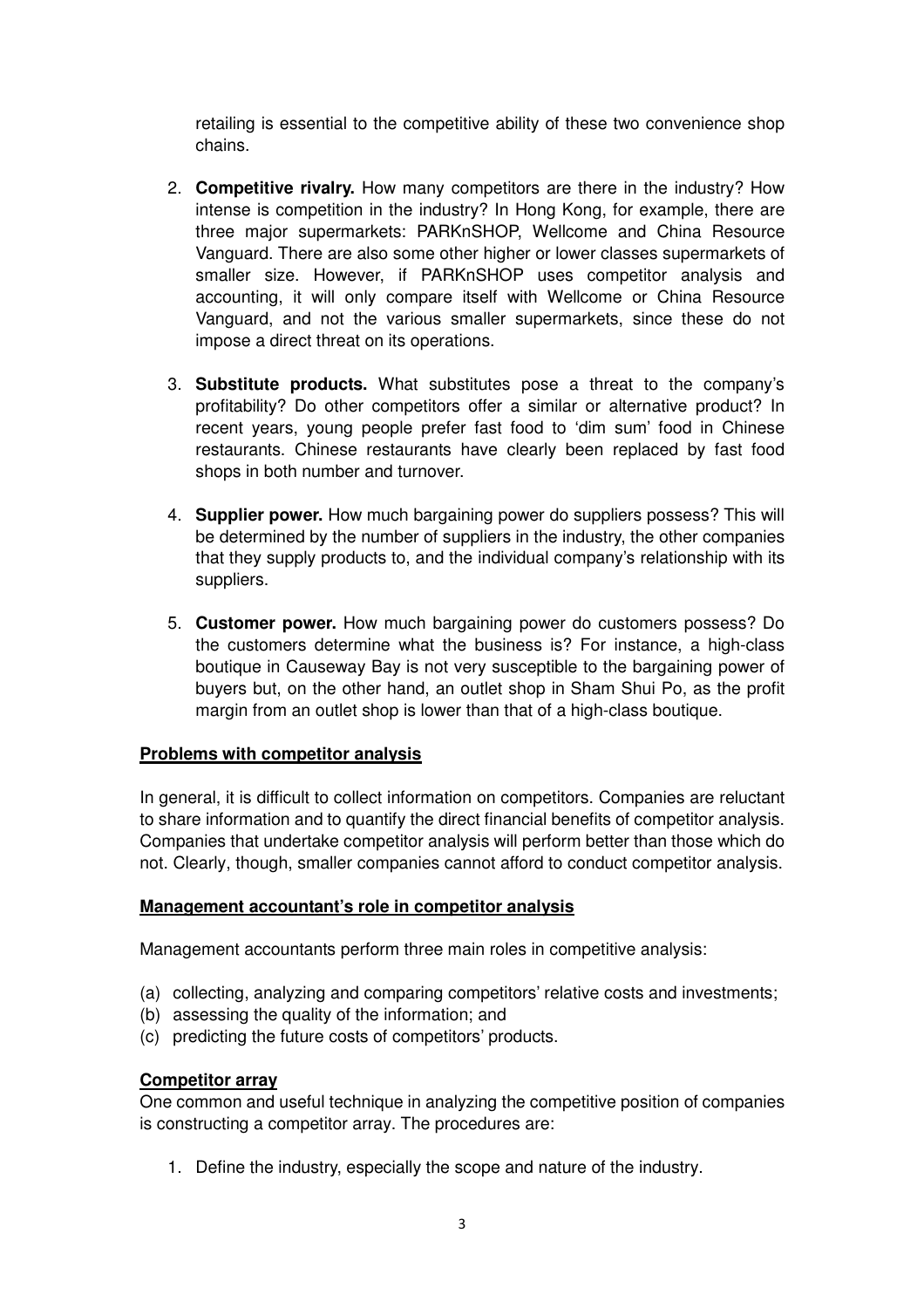- 2. Determine who the competitors are.
- 3. Determine who the customers are and what benefits they expect.
- 4. Determine what the key success factors are in the industry.
- 5. Rank the key success factors by giving each one a weighting (the sum of all the weightings must add up to one).
- 6. Rate each competitor on each of the key success factors.
- 7. Multiply each cell in the matrix by the factor weighting.

For example, two competitors are weighted using four key industry success factors: distribution network, customer focus, economies of scale and product innovation.

| <b>Key industry</b><br>success factors | Weighting | <b>Competitor</b><br>1 rating | <b>Competitor</b><br>1 weighted | <b>Competitor</b><br>2 rating | <b>Competitor</b><br>2 weighted |
|----------------------------------------|-----------|-------------------------------|---------------------------------|-------------------------------|---------------------------------|
| 1 - Distribution<br>network            | 0.4       | 6                             | 2.4                             | 3                             | 1.2                             |
| 2 - Customer<br>focus                  | 0.3       | 4                             | 1.2                             | 5                             | 1.5                             |
| 3 - Economies of<br>scale              | 0.2       | 3                             | 0.6                             | 3                             | 0.6                             |
| 4 - Product<br>innovation              | 0.1       |                               | 0.7                             | 4                             | 0.4                             |
| <b>Totals</b>                          | 1.0       | 20                            | 4.9                             | 15                            | 3.7                             |

**Competitor array** - **two dimensional matrix**

Competitor rating 1 - 10

We can see that competitor 1 is rated higher than competitor 2 on product innovation ability (7 out of 10, compared to 4 out of 10) and distribution networks (6 out of 10). Yet competitor 2 is rated higher on customer focus (5 out of 10). Overall, competitor 1 is rated slightly higher than competitor 2 (20 out of 40 compared to 15 out of 40). But when the success factors are weighted according to their importance, competitor 1 gets a far better rating (4.9 compared to 3.7).

In other survey findings, four contingent factors (**strategic mission, competitive strategy, company size** and **industry**) have been found to affect relative use and perceived usefulness of each competitor accounting practice. Prospector companies made greater use of and perceived greater usefulness in competitor accounting practices. Companies that build a strategic mission are more likely to use strategic pricing and strategic costing, and to perceive these as being of greater helpfulness. Size is positively associated with greater use of and greater perceived usefulness in competitor accounting practices. Logically, large companies can afford the resources to conduct competitor analysis and accounting, and hence perceive its value for dealing with business competition. Business competition in new service industries, such as the mobile phone business, is supposed to be more severe than that in traditional production industries like furniture manufacture. The market potential and opportunity for new services are huge and dynamic.

# **Conclusion**

Competitor analysis and accounting generates and monitors competitor costs and